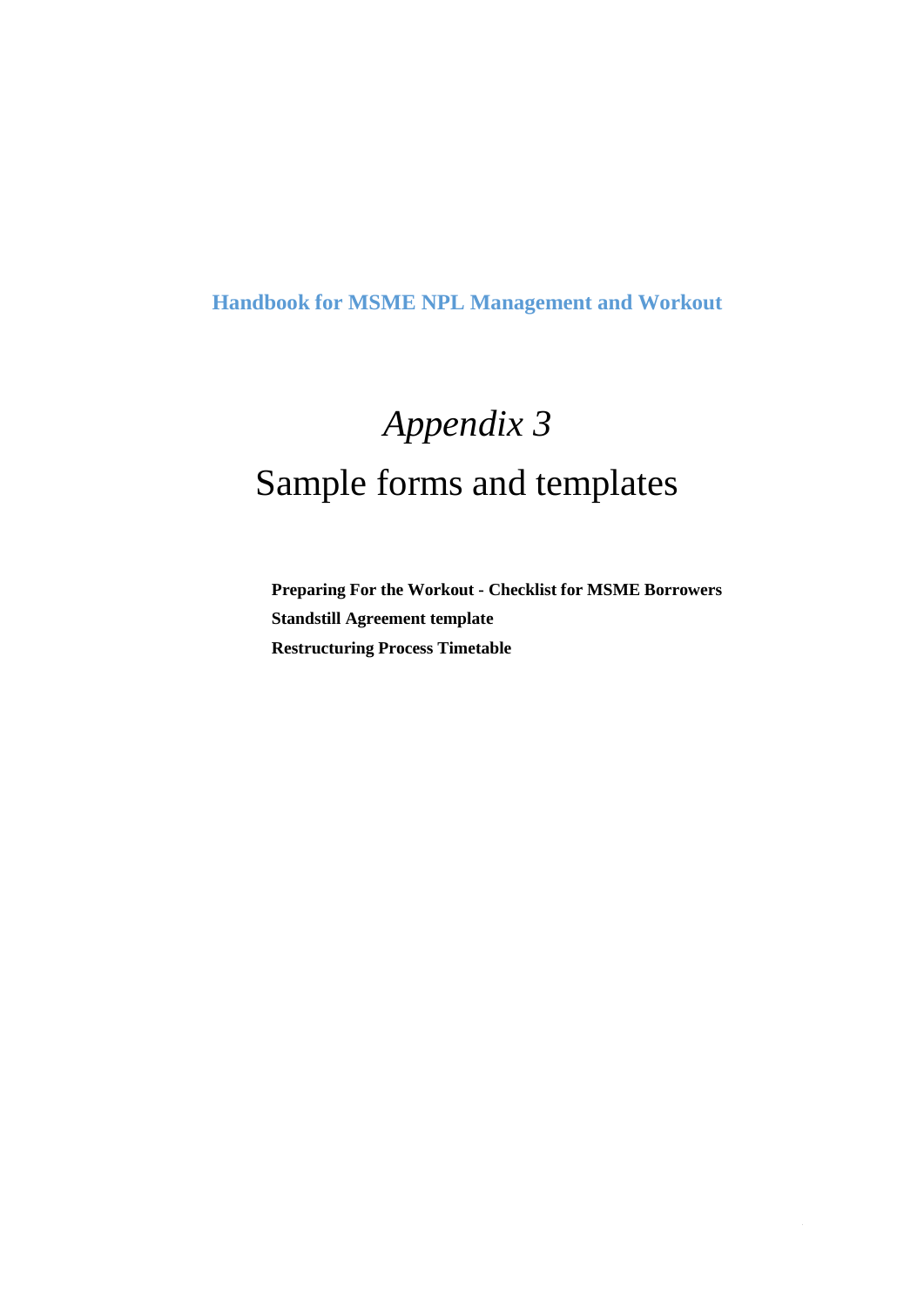## **TEMPLATE 1: PREPARING FOR THE WORKOUT - CHECKLIST FOR SME BORROWERS**

**NOTE: This Checklist is intended to assist a MSME borrower in financial difficulties to prepare for restructuring discussions with creditors, with a view to achieving a restructuring of its business and finances so that its business can continue.** 

**Although not all of the questions raised will be relevant in all circumstances, it is hoped that financially troubled borrowers of all types, including single corporates and merchants, will benefit from using it on a selective basis.**

**The aim is to help debtors of all types to be well-prepared for discussions, and to assist them in developing a credible plan which will win the support of creditors and, if need be, the court.** 

#### **1. The Debtor**

1.1 Place of incorporation.

1.2 Verify all shareholdings.

1.3 Establish identity of any controlling shareholders, or of identifiable groups of shareholders (e.g. family members)

1.6 Establish if there are any associated or related companies or individuals under local law and consider the consequences of this for any future restructuring process.

1.7 Obtain up to date search information from all public registers.

1.8 Obtain copy of constitution of debtor (if a company).

#### **2. Business and Assets**

2.1 Identify business activities of the debtor and draft a description of these.

2.2 Establish the recent trading history of the debtor, including major changes in the business, acquisitions or disposals.

2.3 List assets which are owned outright, and list separately all assets which are charged, leased, hired, licensed, held on trust or subject to retention of title or otherwise not subject to the claims of creditors.

2.4 Obtain copies of any property, plant or other asset registers of title.

2.5 Consider obtaining independent valuations of key assets likely to be essential to enable the business to continue or likely to need to be sold to raise finance.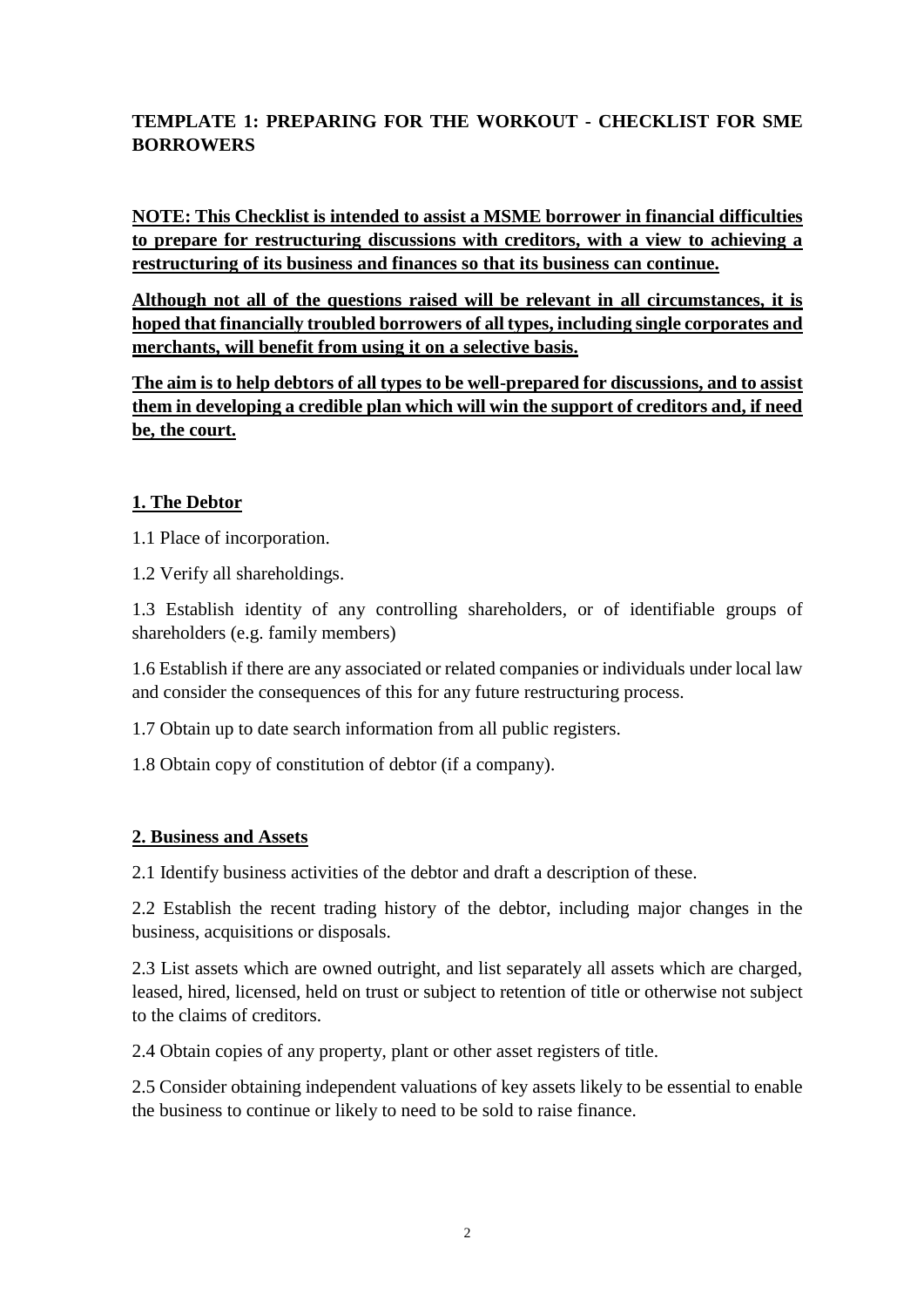#### **3. Management**

3.1 Identify current directors.

3.2 Identify key managers and employees who are not directors.

3.3 Identify connections, if any, between management and shareholders, including family connections.

3.4 If remuneration of management is linked to performance, set out the details of the arrangement.

#### **4. Financial Information and Confidentiality**

4.1 Obtain copies of latest management accounts.

4.2 Obtain copies of recent audited accounts.

4.3 Obtain/produce up to date cash-flow statements and forecasts.

4.4 Obtain/produce budgets, forecasts and other future financial planning information.

4.6 Consider need for confidentiality agreement for recipients of commercially sensitive information and form of any such agreement.

#### **5. Cash flows**

5.1 Identify all bank accounts including bank, location, currency, purpose and current balances.

5.2 Describe cash-flow patterns.

5.3 Identify key cash-flow dates, such as: paying wages, rent and other periodic mandatory payments.

#### **6. Key Contracts Review**

6.1 Locate all key contracts. If they are not in writing then draft a description of their terms.

6.2 Establish whether valuable contracts may be terminated by counterparty or might automatically be terminated on an "insolvency." Determine whether "insolvency" includes "restructuring" and if so whether it might make a difference if the "restructuring" is completely informal or involves the court.

6.3 Establish the consequences of termination by the debtor of key contracts. Damages or contingent liabilities.

6.4 Examine contracts with customers and suppliers, service providers, IT and IP licences, property and other operating leases, and assess the consequences of a restructuring on these.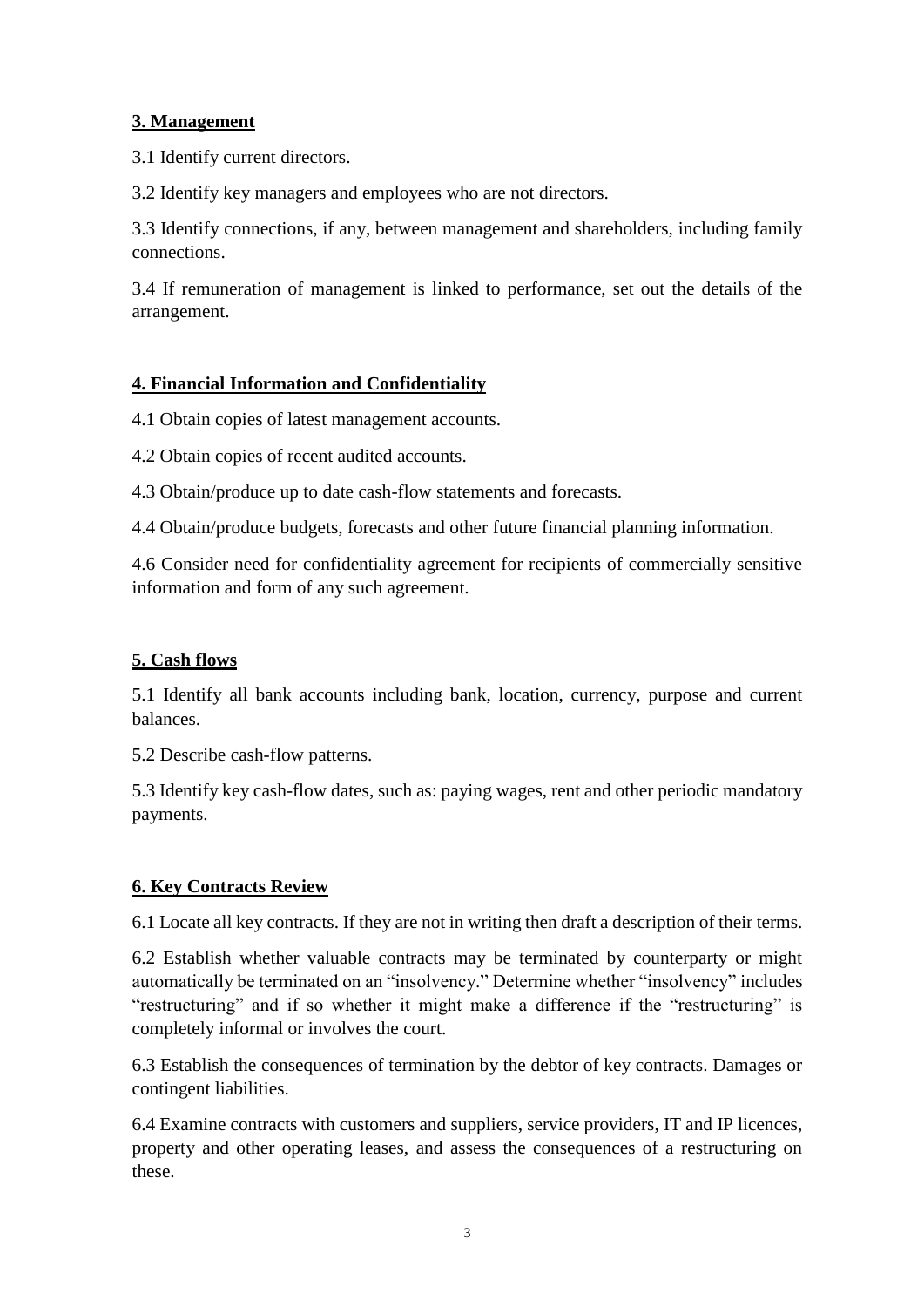## **7. Financing**

7.1 Identify all sources of financing.

7.2 Obtain copies of all bank loan documentation and identify, where applicable:

- The amount and type of facility;
- Current level of drawdown;
- Repayment profile;
- Interest rates and margins, both normal and default;
- Fees and expenses;
- Events of default and potential events of default;
- Termination rights, including acceleration;
- Financial and other covenants;
- Negative pledges;
- Governing law.

7.3 Establish if there are any existing defaults. Have any default notices been served or rights reserved? Are there any letters extending or varying facilities?

7.4 Obtain copies of documents relating to all other bank facilities, such as:

- Overdrafts;
- Letters of credit;
- Bonding;
- Acceptance credits;
- Bills of Exchange;
- Currency facilities;

7.5 Identify any foreign exchange contracts, swaps, options or other derivative contracts, and obtain copies of relevant ISDA Master Agreements and Schedules. Establish termination provisions, close-out exposures and current mark-to-market values.

7.6 Identify all bonds, notes and other debt instruments issues by the company, and obtain copies. Review these documents as loans.

7.7 Identify all finance leases and obtain copies. Review as loans.

## **8. Security and Guarantees**

8.1 Identify all guarantees given by or to the debtor and note the following in each case:

- Identity of guarantor;
- Beneficiary of guarantee;
- Persons/entities guaranteed;
- Liabilities guaranteed;
- Date of guarantee;
- Purpose/benefit to guarantor in providing the guarantee;
- Consider the enforceability of the guarantee under its governing law;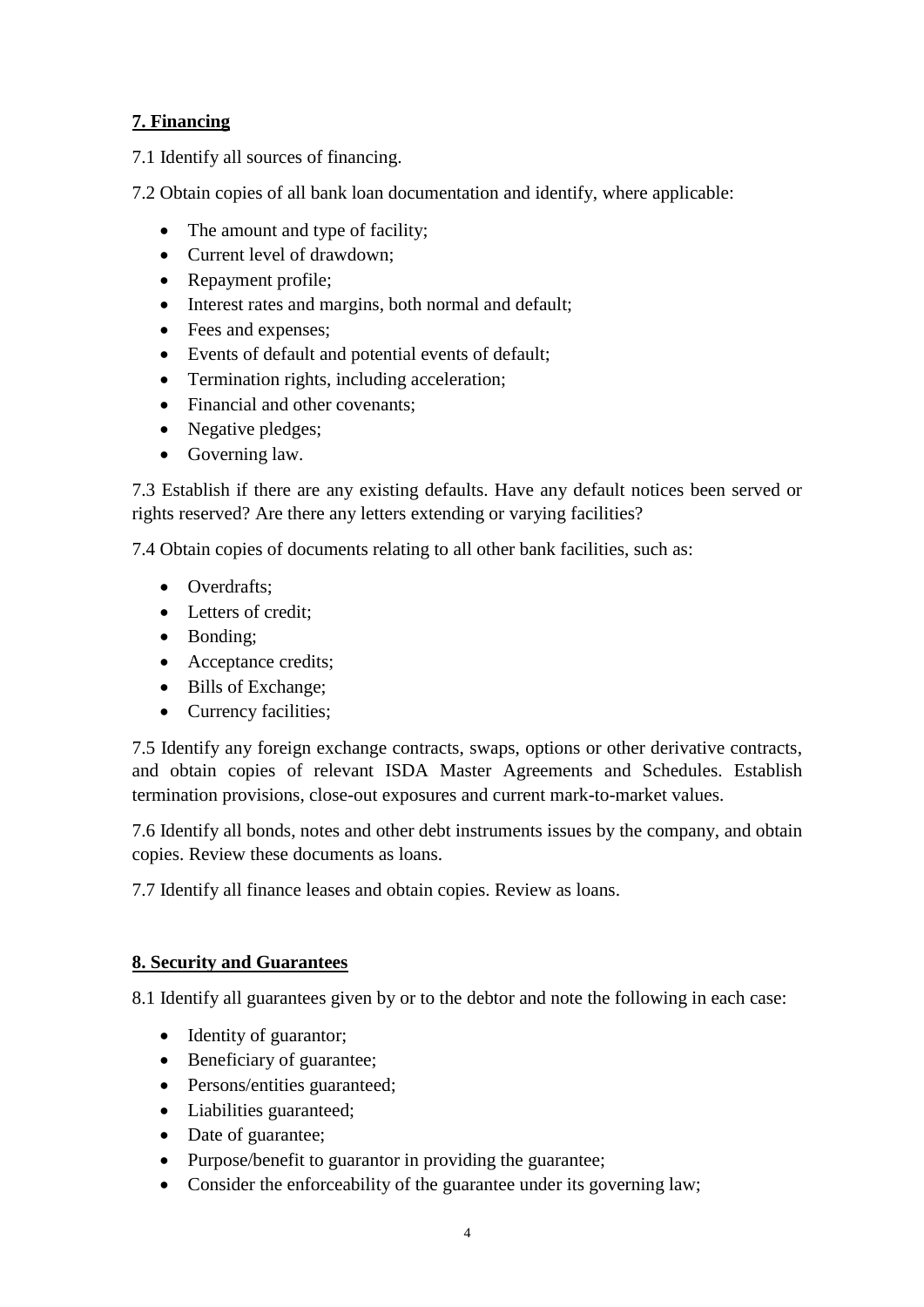- Potential effects of the restructuring on the guarantee;
- Assess the risk that payment under the guarantee will be required.

8.2 Identify all security given, including the following:

- Mortgages on land;
- Debentures;
- Charges or Pledges over shares;
- Charges by deposit of title deeds;
- Charges on bank accounts;
- Charges over movable/personal property e.g. ships, aircraft;
- Cash held as collateral, and where;
- Other collateral, type and location.

8.3 Identify all creditors who may be able to assert liens, retention of title claims, trusts or other proprietary (*in rem*) or security rights.

8.4 Check that all security requiring to be registered has been registered and assess the consequences of failing to do so.

## **9. Litigation and Litigation Risk**

9.1 Obtain details of all material litigation against the company, including:

- Parties:
- Nature and amount of claim;
- Lawyers acting;
- Stage reached in the proceedings;
- Advice received on likely outcome;
- Insurance cover;
- Settlement prospects.

9.2 Obtain details of any claims or threats of litigation.

9.3 Establish if any significant arrears owed to suppliers, tax or government creditors. Has any enforcement action been threatened or commenced?

## **10. Regulation**

10.1 Are the activities of the debtor subject to regulation in any way? If so, by whom?

10.2 Does the debtor hold licences which permit its activities? Could these licences be affected by a restructuring or insolvency?

10.3 Are there obligations to disclose restructuring or insolvency events to regulators? Consider how this obligation is to be discharged, and when this must/should be done;

10.4 Are any public announcements required, e.g. through a stock exchange?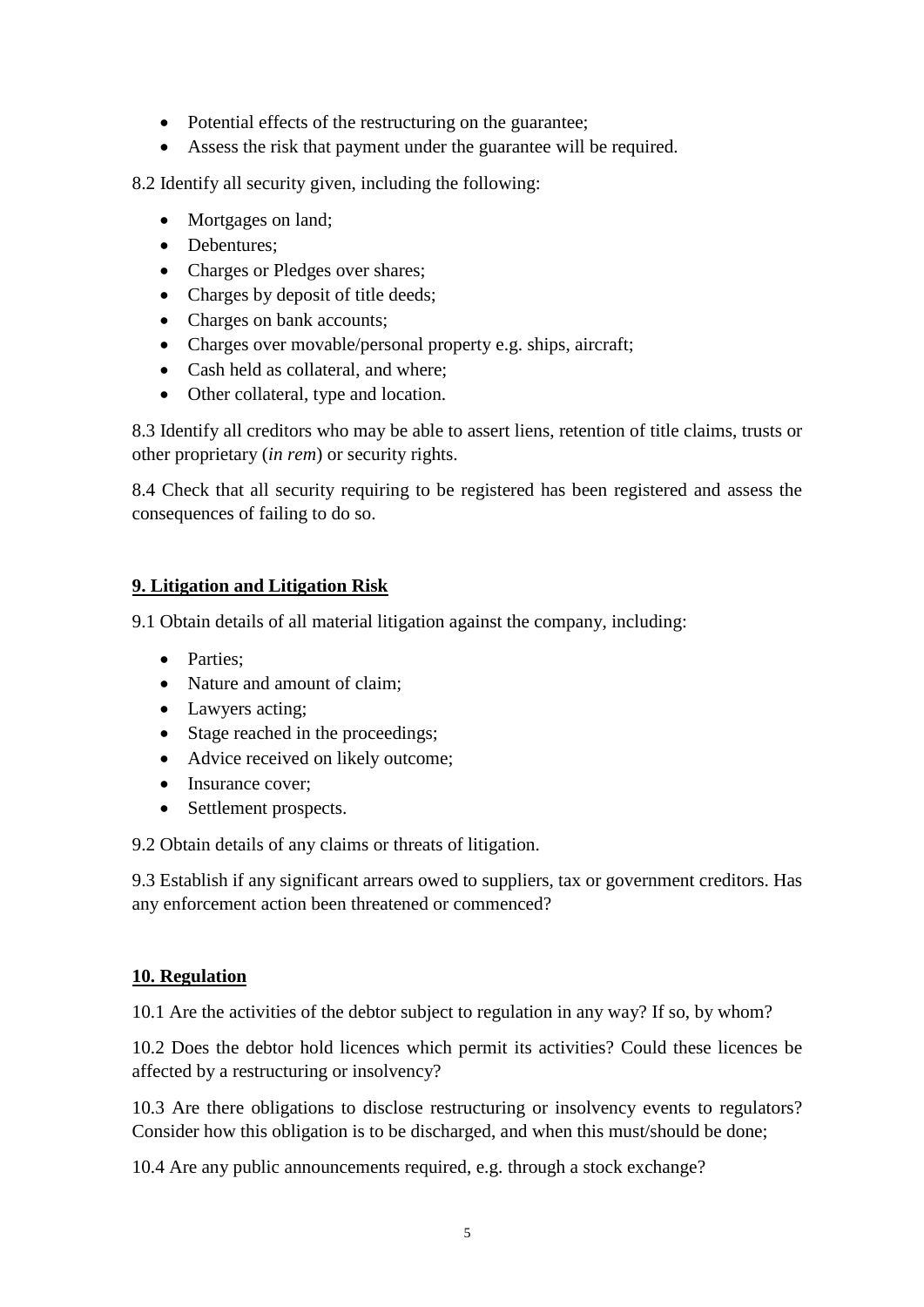# **11. Advisers**

11.1 Identify and list contact details for:

- Legal advisers;
- Auditors;
- Financial advisers;
- Valuations experts;
- Any relevant technical advisers.

11.2 Identify and list contact details for the legal, financial and other advisers to the financial creditors.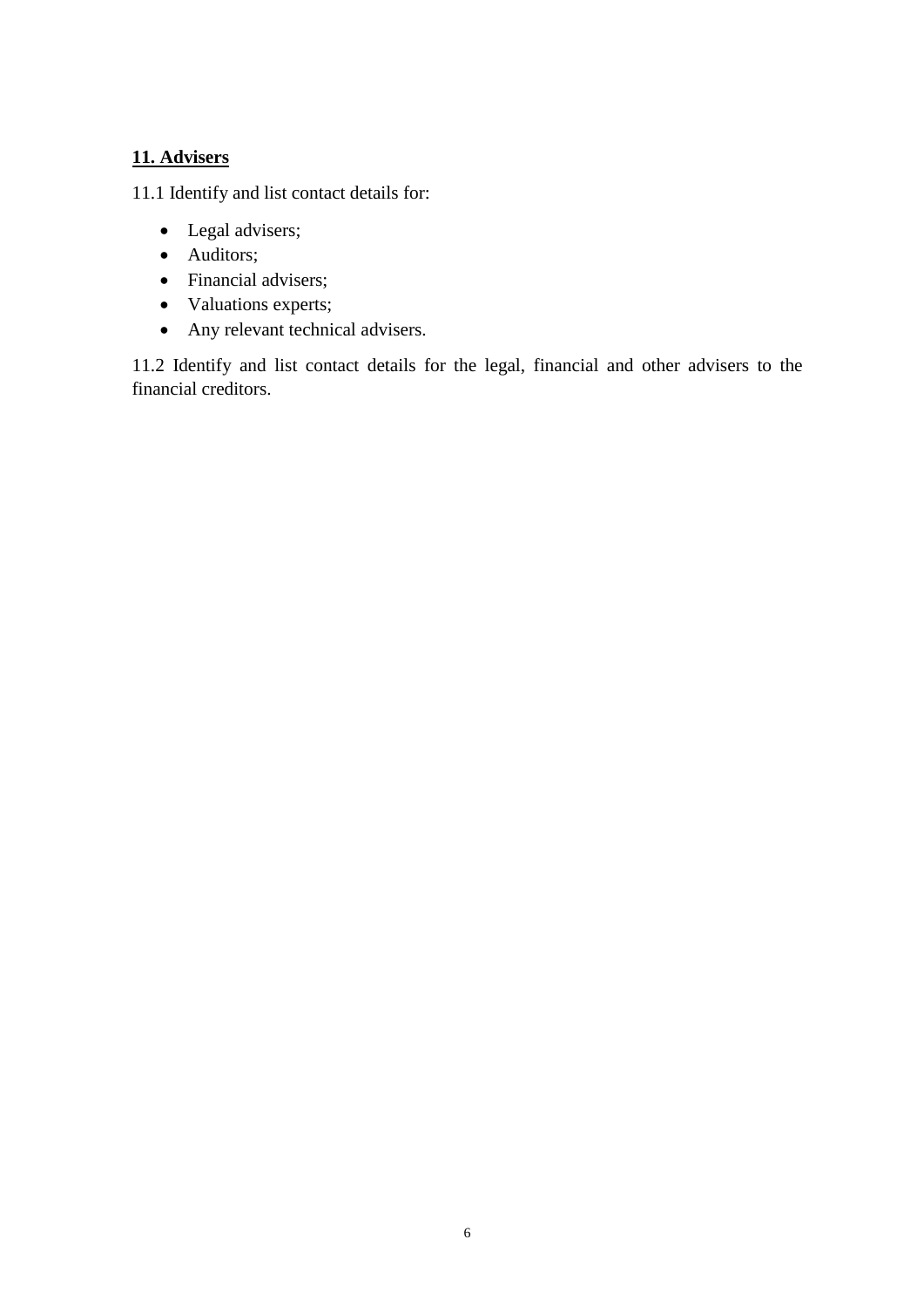#### **TEMPLATE 2. STANDSTILL AGREEMENT FOR MSME BORROWER**

#### **This Agreement is made between:**

**[●]**, as Debtor ("**Debtor**");

and

```
, [●],
("Creditor" or "Creditors")
```
#### **Whereas**:

(1) the Contracting Parties wish to agree on a Moratorium on the repayment of Receivables as specified in the continuation;

The **Contracting Parties** have agreed to the following:

#### **1. DEFINITIONS AND INTERPRETATIONS**

#### **1.1 In this Agreement:**

"**Moratorium**" shall have the meaning as defined in Article 3.1 hereof.

**"Moratorium Period"** shall be the period from **[●]**to **[●],** INCLUSIVE.

**"Receivables"** are all receivables (due and outstanding) of a Creditor under the Contractual Documents.

**"Contractual Documents"** shall mean the list of documents in Attachment 1 hereto...

**"Collaterals"** are all collaterals in any form whatsoever (including, but not limited to liens, encumbrances, reservations, mortgages, bills of exchange, warranties, guarantees and similar) established by the Debtor for the benefit of any Creditor as collateral for Receivables.

**"Related person"** shall mean, in respect of any person, a person who directly or indirectly controls or is controlled or jointly controlled with such person on the day or at any time during the period for which a relationship is established; for the purpose of this definition, the term "control" relating to any person shall mean direct or indirect power to manage or direct the management and policies of such person, which originates from the ownership of shares or stakes with voting rights or agreed contractually or in any other way, or actually exercised. In avoidance of doubt and for the purpose of this paragraph, a related person also includes all associated companies of the Debtor.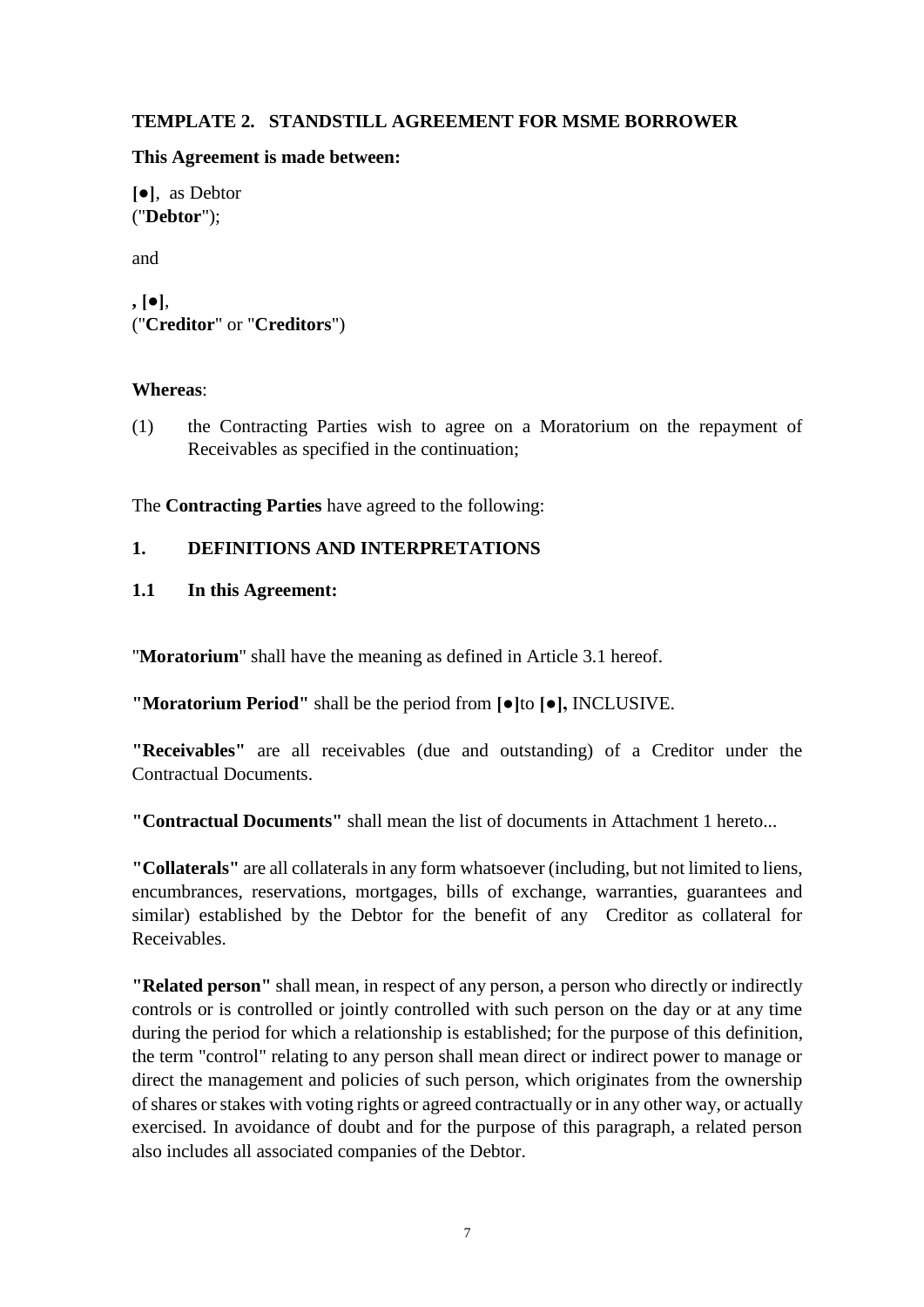**"The Majority of Creditors"** shall mean Creditors who hold.... of all monetary Receivables at the moment of adopting decisions at a time.

#### **1.2 Amendments and supplements**

Any reference in this Agreement to any other document or regulation shall be deemed as reference to this Agreement or any other document or regulation as supplemented, modified, replaced, renewed, amended or similar.

#### **1.3 Interpretation**

- (a) Any reference to the Debtor or Creditors shall be interpreted so as to comprise their legal successors, permitted assigns and permitted acquirers.
- (b) The titles of sections and provisions are included for reference only and shall not be considered in the interpretation of this Agreement.
- (c) Unless unreasonable, the following shall apply:
	- references made to articles shall be construed as being made to the articles of this Agreement;
	- the use of singular includes the plural and vice versa;
	- the terms **"inclusive"** and similar shall not be interpreted as meaning exclusive or limiting;
	- reference to **"Annex"** shall mean Annexes hereto, which are a constituent part hereof.

## **2. SUBJECT MATTER OF THE AGREEMENT**

The Subject Matter of this Agreement is the regulation of mutual rights and obligations of the Creditors in relation to Receivables and the agreement between the Creditors and the Debtor on the Moratorium and the Moratorium Period.

#### **3. MORATORIUM**

#### **3.1 Agreement between the Creditors and the Debtor**

The Creditors and the debtor agree that, from the date of this Agreement, the repayment of all Debtor's obligations arising from the Receivables shall be postponed until the end of the Moratorium Period ("**Moratorium**"). The Debtor undertakes to pay contractual interest under the Receivables during the Moratorium Period in the amount and within the deadlines specified in the Contractual Documents. No default interest shall be charged on the Receivables during the Moratorium Period, or any other costs, fees or contractual penalties, [with the exception of the approval fee for granting this Agreement which accounts for **[●]** % of Receivables under the principals of individual Creditors]. The Creditors and the Debtor shall not enter into any Annexes to Contractual Documents. It shall be deemed that the provisions hereof replace the content as if it were otherwise stipulated in the annexes and Contractual Documents from the previous paragraph.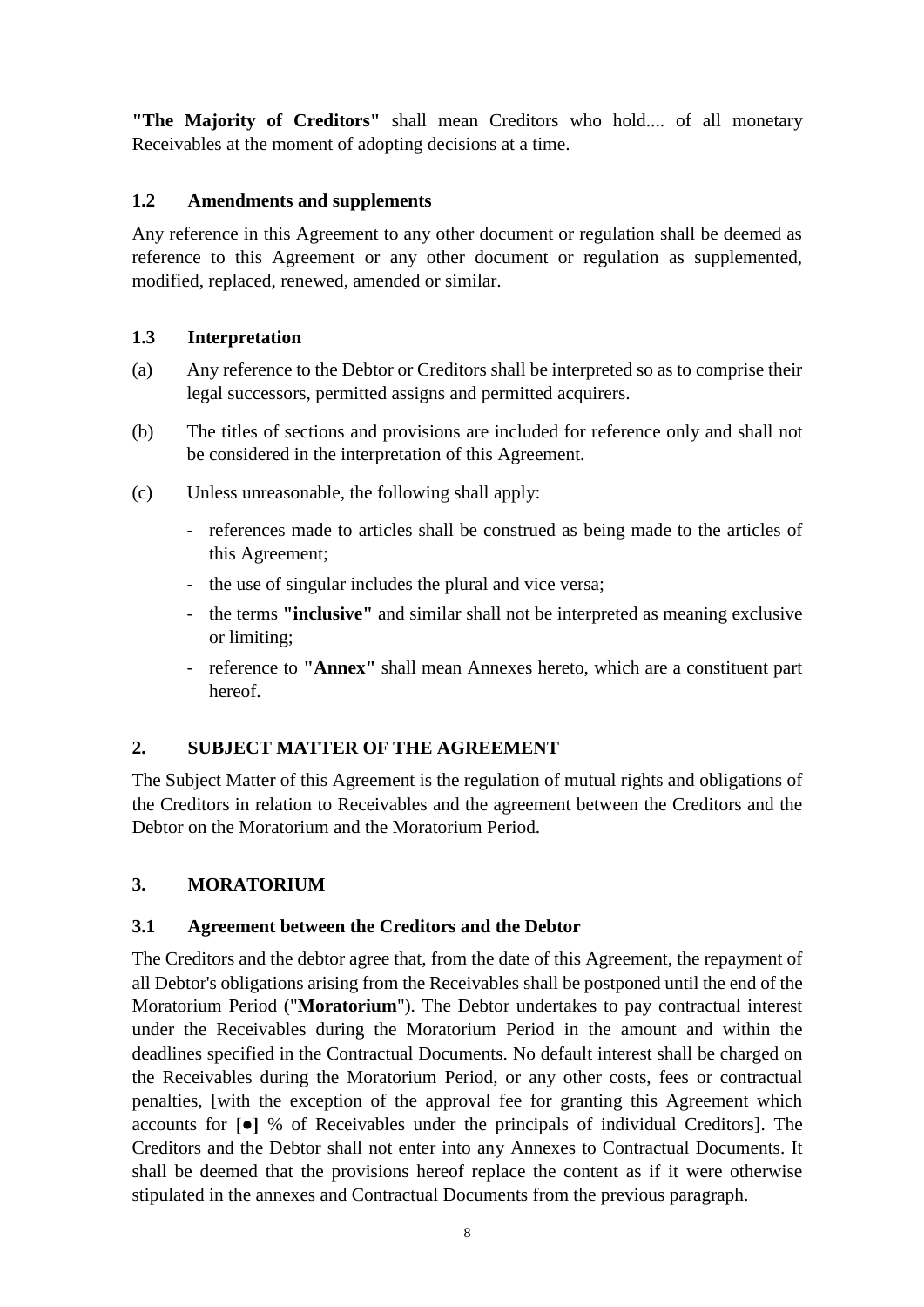#### **3.2 Deferred enforcement**

Creditors agree that, unless specified otherwise herein, they shall not do any of the following from the date hereof until the end date of the Moratorium Period:

- a. collect Receivables through court, out-of-court, by offset, netting or in any other way, or accept any recovery of Receivables from any person;
- b. liquidate or enforce Collaterals or accept the subjects of such Collaterals or demand the establishment of new collateral for Receivables;
- c. initiate the bankruptcy proceedings or compulsory settlement proceedings, liquidation, deletion or any other form of winding up against the Debtor;
- d. perform any acts that would affect the mutual position of Creditors in relation to the Debtor;
- e. in any other way try to collect the Receivables or exercise their rights under the Contractual Documents or any other documents related with them or with the Collaterals, including but not limited to accelerated maturity of Receivables, assignment or cancellation of Contractual Documents or other documents related with them or with the Collaterals.

#### **3.3 Ongoing procedures**

Creditors who have initiated but not fully completed the procedure of forced execution of the claim either out-of-court or through court prior to the introduction of the Moratorium Period undertake to carry out all the necessary activities in such procedure, needed to achieve a standstill of such procedure until the expiry of the Moratorium.

If any right arising from Receivable is at risk of time-barring or foreclosure and an activity needs to be carried out which is contrary to the conditions of deferred implementation, as stipulated in Item 3.2. above, the Creditor shall be entitled to carry out such activity in the scope required for the preservation of the right, and after that take all the necessary steps in accordance with the previous paragraph hereunder.

## **4. REPRESENTATIONS AND WARRANTIES OF THE DEBTOR**

#### **4.1 Representations and warranties of the Debtor.**

The Debtor undertakes and warrants to each Creditor on the date this Agreement is signed by the Debtor:

- a. that it is authorised to enter into this Agreement and that it has obtained all the authorisations and approvals which are, subject to the regulations of the Republic of Slovenia, subject to its constituent acts and/or subject to the obliging agreements, required for effective execution and performance of this Agreement,
- b. that this Agreement constitutes its legally valid and enforceable obligation,
- c. that it has informed the Creditors about all relevant circumstances, facts and data known to the Debtor, including those which were requested by the Creditors, and that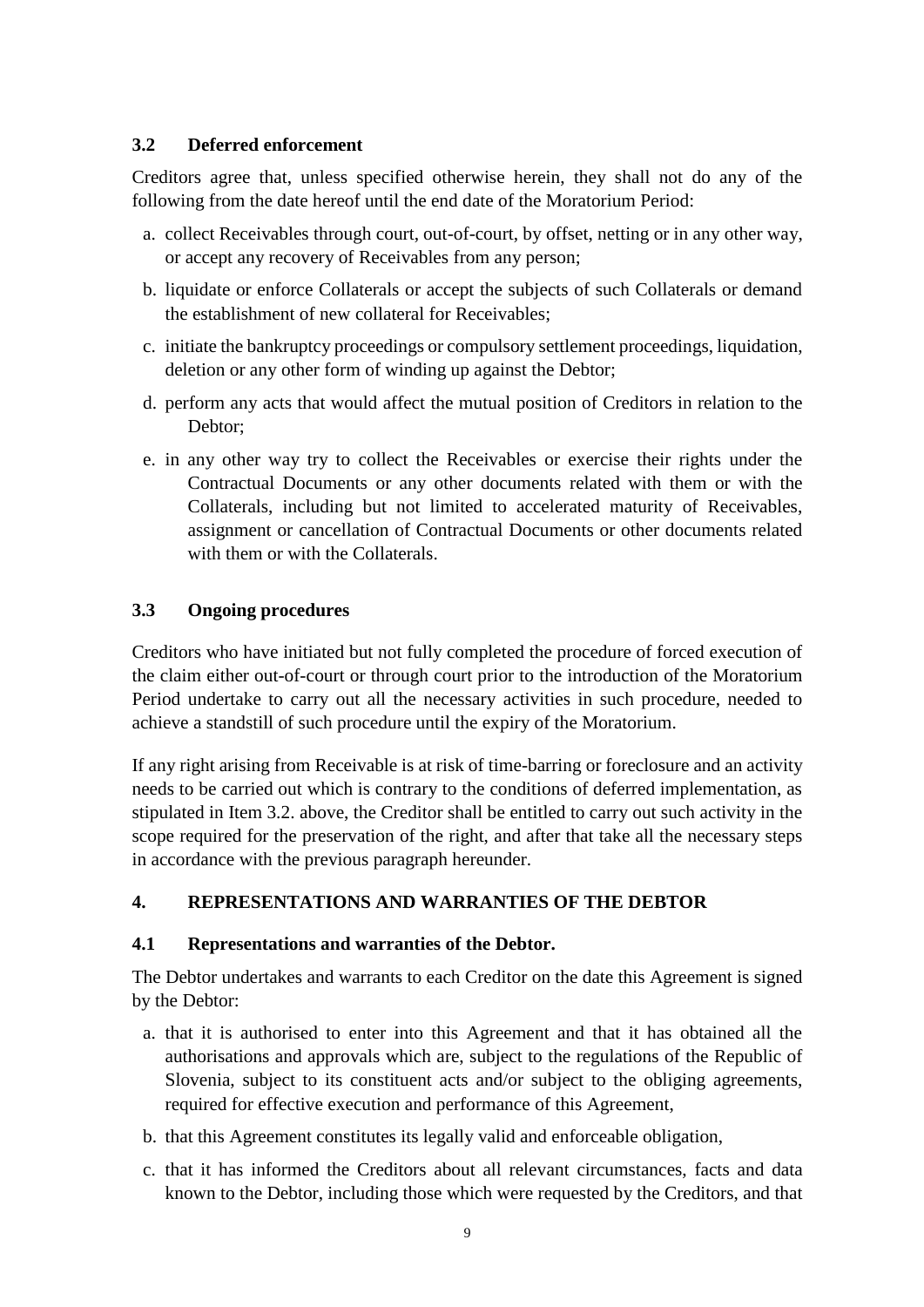all the data relating to this Agreement transmitted by the Debtor to the Creditor is true, complete and unchanged even at the time of signing the Agreement,

- d. that this Agreement and other documents relating to this Agreement were signed either by persons who are the legal representatives of the Debtor and/or by persons who were authorised by its representatives especially for this purpose,
- e. that it is not subject to compulsory settlement, bankruptcy, liquidation or similar proceedings, and that no acts have been, as far as it is aware, performed to initiate the said proceedings,
- f. that it has obtained all authorisations, approvals, licences, concessions etc. which are required for performing its registered business activity,

#### **4.2 Representations and warranties of the Debtor**

The representations, warranties and obligations under this Agreement shall be deemed as repeated upon each maturity of Receivables from the day of signature hereof until the end of the Moratorium Period.

#### **5. DEBTORS' OBLIGATIONS**

#### **5.1 Debtor**

From the date of validity hereof until the expiry of the Moratorium Period, the Debtor undertakes to:

- a. obtain and maintain in full validity and with full effect all the authorisations and approvals which are, subject to the laws of the Republic of Slovenia, subject to its constituent acts and subject to the agreements obliging it, required for effective conclusion and implementation of this Agreement,
- b. obtain or maintain in effect all the authorisations and approvals which are, subject to the laws of the Republic of Slovenia, required for performing its business activity,
- c. when implementing its obligations under this Agreement and the Contractual Documents, ensure each Creditor equal position and omit acts that would result in an uneven repayment of the Receivables or a more favourable position of individual Creditors, considering the Creditors' mutual positions,
- d. immediately notify all Creditors in case any Creditor or any other creditor started liquidating collaterals;
- e. regularly inform the Creditors of any change of registered office and authorised representatives and any change that has to be entered in the Court Register under the applicable provisions, of which evidence has to be submitted,
- f. regularly submit to the Creditors the data on related persons obtained on the basis of the Companies Act and the Takeover Act and other similar regulations,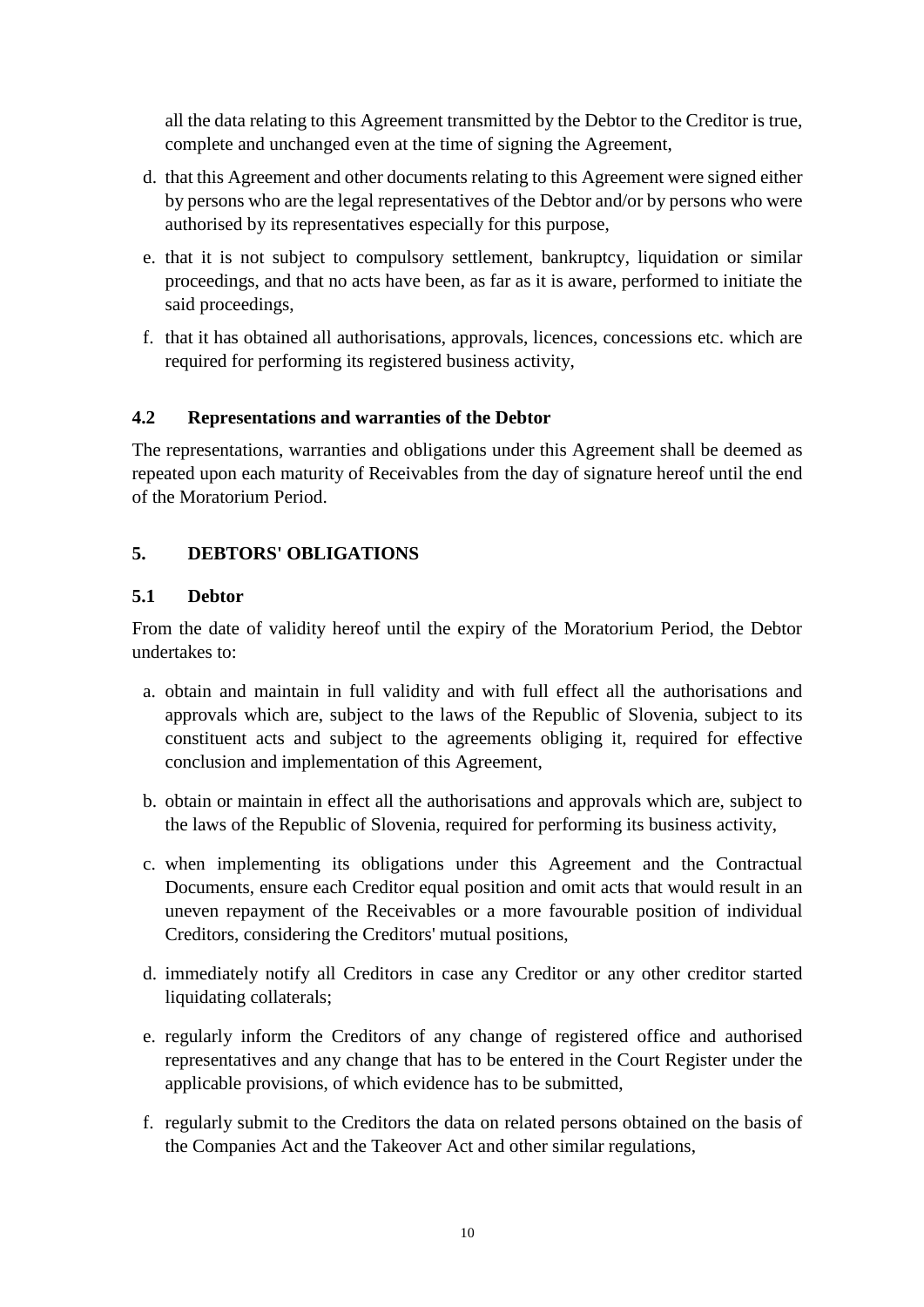- g. inform the Creditors about any events and circumstances which might affect the meeting of obligations and/or exercising of the rights by the Creditors under this Agreement, as well as about any events and circumstances which affect or might affect the meeting of its obligations under this Agreement or Contractual Documents,
- h. do everything necessary to maintain and to extend the collateral of creditors, whose collateral under the Contractual acts expire during the term of this contract,
- i. do everything necessary to compensate for collateral to Creditors, if that is required by the Contract acts, up to the value of collateral as agreed in Contractual acts

#### **5.2 Approval by Creditors**

Of the date of validity hereof until the expiry of the Moratorium Period, the Debtor undertakes not to do any of the following:

- a) open new accounts at home or abroad,
- b) grant loans to Related Persons or third persons,
- c) incur new debt outside the scope of their regular operations;
- d) assume any guarantees/warranties for third party liabilities,
- e) pay out dividends and other profit shares,
- f) cancel any agreement made with third persons, if that would have a negative impact on the Debtor's ability to meet its obligations under the Receivables or Contractual Documents,
- g) introduce any status changes or make any equity investments in other entities,
- h) purchase shares, bonds and other securities,
- i) undertake any significant changes in the type and area of business,
- j) sell or in any other way transfer ownership of the Related Persons,
- k) amend accounting or other policies affecting presentation of the company's financial statements unless prescribed by law or secondary legislation,
- l) make any payments to its Related Persons,
- m)sell their property outside the scope of their regular operations, or dispose of it otherwise than for a full counter-value,

#### **6. INFORMATION**

#### **6.1 Amount of Receivables**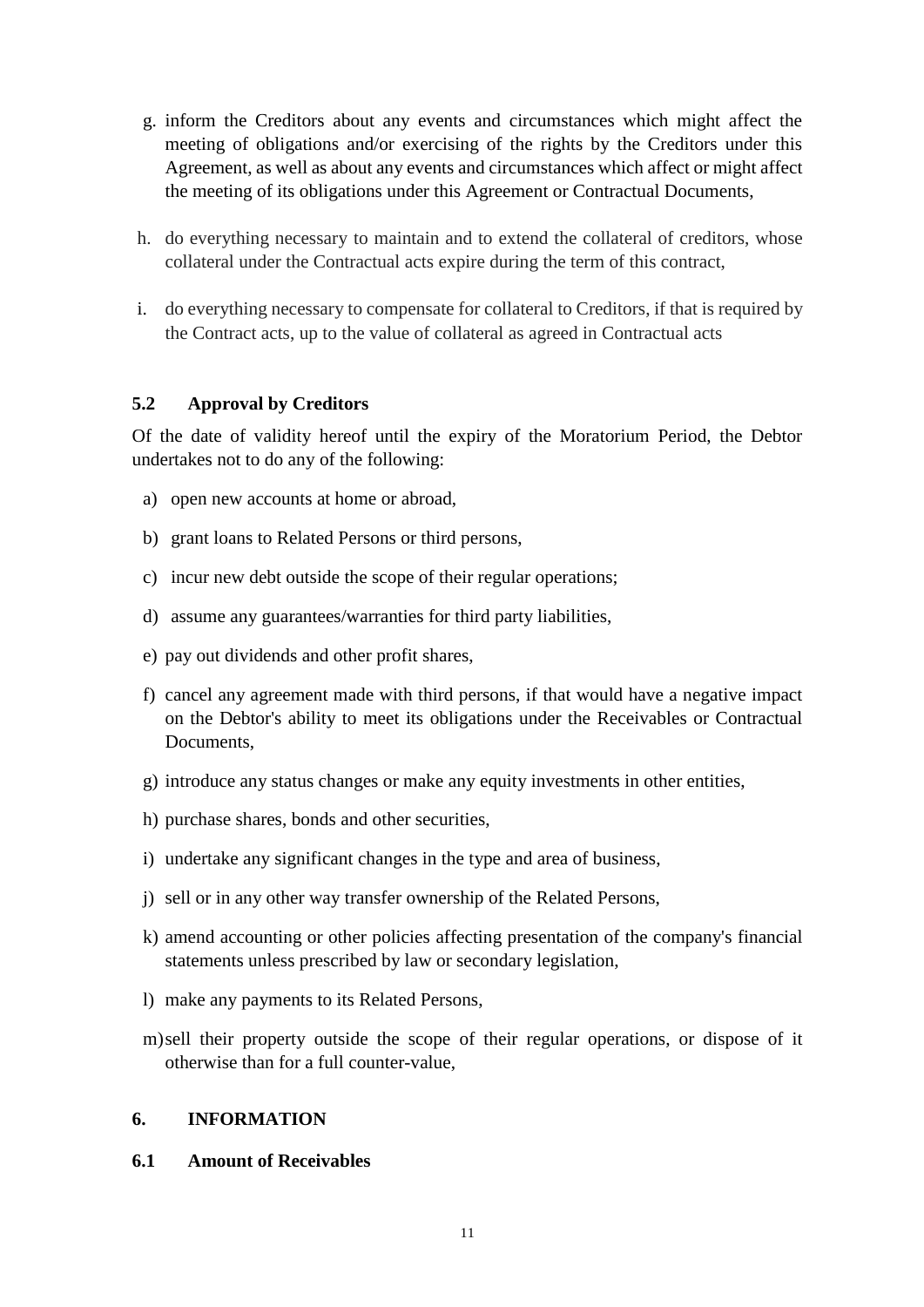Each Creditor shall, on request of a Creditor, provide to other Creditors data on the amount and terms and conditions of the Receivables, to which the Debtor explicitly agrees.

## **6.2 Other Information**

The Debtor authorises each Creditor, and the Debtor authorises each bank, to provide the Creditors information on the Debtor and other information in relation to this Agreement, the Contractual Documents and the Receivables.

# **7. CONFIDENTIALITY OF THE CONTRACT**

- a) The parties agree not to inform third parties (persons from the Creditor's banking group are not considered third persons) about the contents of this Agreement or the data obtained by virtue of this Agreement, and shall not permit third parties to access this Agreement and such data or their publication, unless this is stipulated by applicable rules and regulations or otherwise expressly agreed by way of this Agreement.
- b) The Debtor agrees that the Creditors may store, process and forward (provided that the persons who obtain such data have previously signed the appropriate statement on information protection) to persons that must be informed of the content of this Agreement due to the nature of services they provide to them, any data and information about this Agreement, related to this Agreement and about the Debtor, which the Creditor obtains through the implementation of this Agreement or in the framework of the business relationship with the Debtor, as well as that which the Creditors may request and obtain from their associated companies which had acquired such data. The Creditors shall be obliged to forward the data specified hereunder to potential buyers of receivables under Contractual Documents.

## **8. NOTIFICATIONS**

#### **8.1 Notices**

Any notices and other messages foreseen hereunder shall be made in writing and as a rule sent by using the electronic means of communication to the agreed e-mail addresses or by fax or mail or transferred or delivered to the addresses of individual parties hereto as specified in the case of Debtor or Creditors next to their signatures, or to each contracting party's address as defined by such contracting party in a written notice sent to other contracting parties pursuant to the provisions of this Article concerning the sending of notices.

The Debtor and the Creditors shall send all notices and other messages hereunder to all Creditors.

#### **8.2 Sending notifications**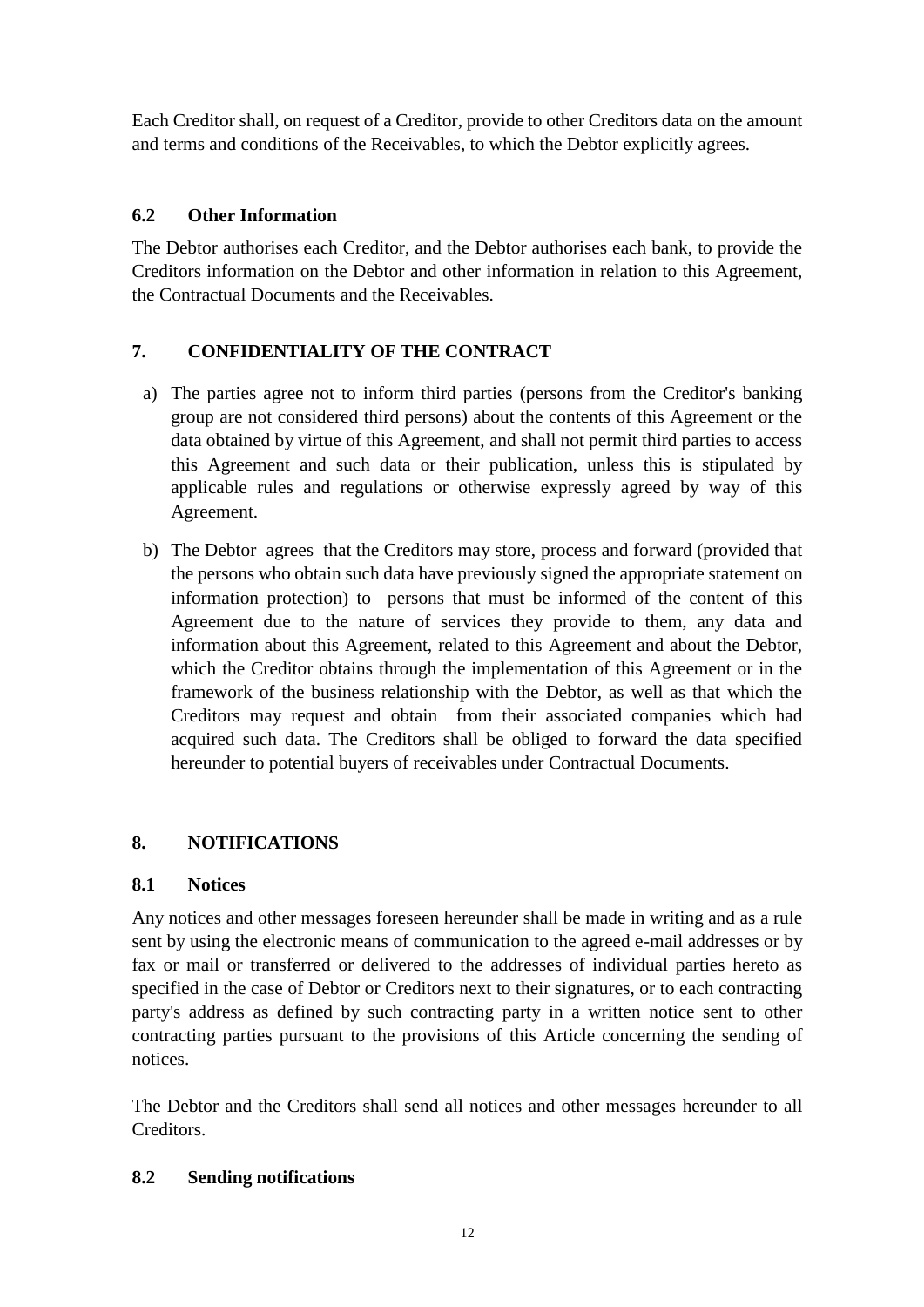It shall be deemed that any reminders, accounts and other correspondence related hereto are received on the date of sending of fax or, in case of registered mail sent to the addresses specified in Article 9.1, after the third day following the sending date has passed.

# **9. CHANGES OF PARTIES**

#### **9.1 Legal successors**

This Agreement shall be binding on the contracting parties and their respective legal successors.

## **9.2 Assignment of rights**

The Debtor shall not be allowed to transfer or assign any of its rights hereunder without the approval of all Creditors. Any Creditor may transfer or assign its rights hereunder, but only together with the rights and receivables under the Contractual Documents and other documents related with them or with the Collaterals. Each Creditor can transfer or assign its rights and receivables under the Contractual Documents and other documents related with them or with the Collaterals, provided that the assignee of such rights also assumes the rights and obligations of such Creditor hereunder.

## **10. LAW AND JURISDICTION OF COURTS**

#### **10.1 Law**

Anything not stipulated herein or by interpretation hereof and all questions and issues related hereto, including non-contractual relationships shall be subject to the laws of the Republic of Slovenia, to the exclusion of any conflict of laws rules.

## **10.2 Competent courts**

Any disputes or procedures arising from or in relation to this Agreement shall be resolved by the competent court of jurisdiction in Ljubljana.

## **11. FINAL PROVISIONS**

#### **11.1 Invalidity of individual provisions**

Should one or several provisions hereof at any time be deemed or become invalid, illegal or unenforceable under any laws of any jurisdiction, such provisions shall be considered as ineffective in relation to such jurisdiction to the extent necessary; their invalidity, however, shall not affect or jeopardise the validity, legality or enforceability of the remaining provisions hereunder or such provisions under any other jurisdiction. Any invalid or unenforceable provision shall be deemed to have been replaced with a valid, legal and enforceable provision that best meets the purpose that the contracting parties wanted to achieve with the original provision and the invalid, illegal or unenforceable provision.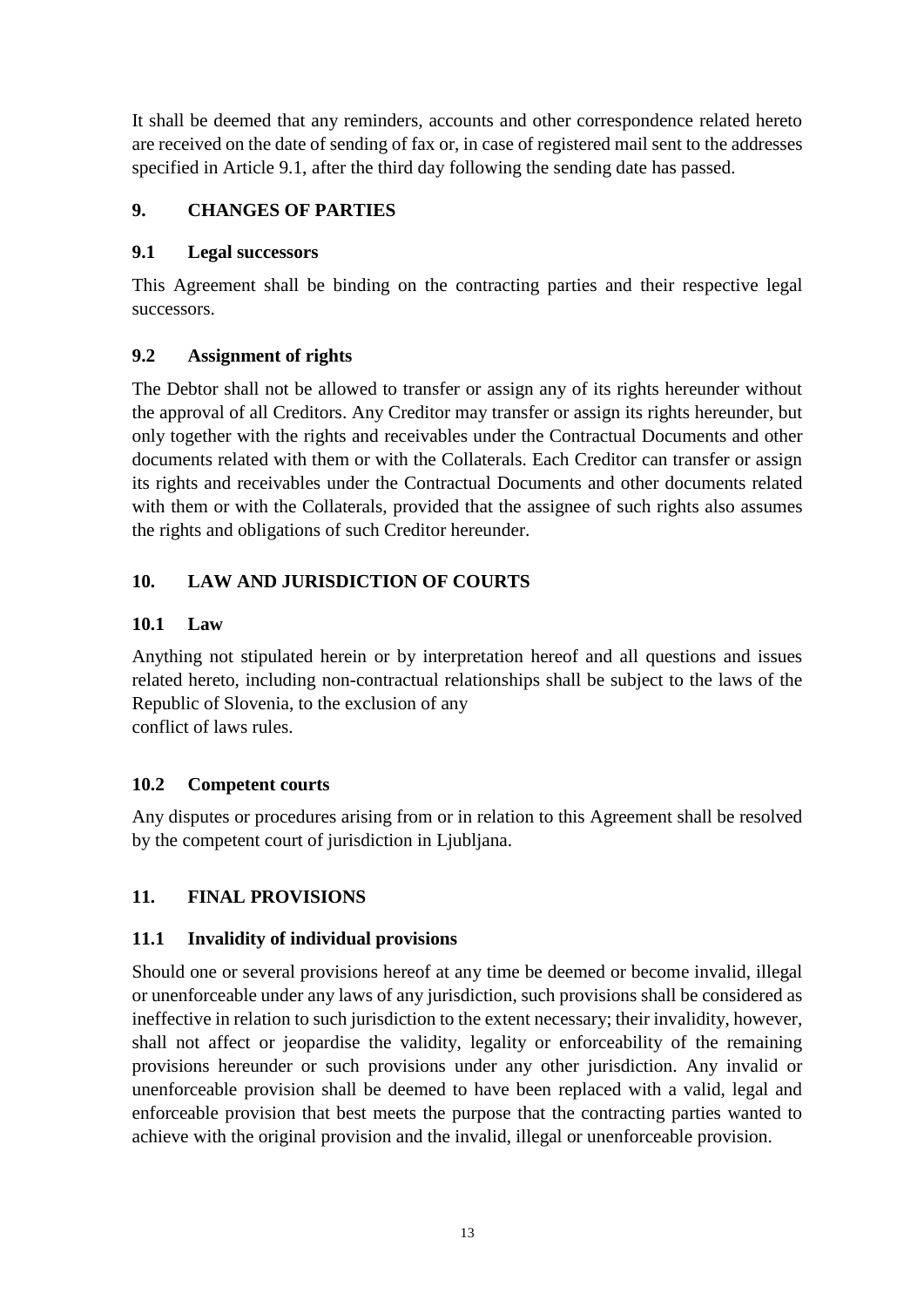# **11.2 Validity**

This Contract shall enter into force on the day it is signed by all contracting parties. The Debtor and each Creditor shall not be entitled to terminate this Agreement prior to its expiry, unless stipulated otherwise herein.

The Majority of Creditors may terminate this Agreement in the following cases:

- any Creditor has acted contrary to Article 3.2 of this Agreement, in which case the Receivables of such Creditor shall not be taken into account in the calculation of the required majority for the termination of the Agreement by the Majority of Creditors;
- any certificate or assurance of the Debtor from Article 4 hereof turns out to be untrue or incomplete, or is misleading;
- The debtor fails to meet or timely meet any of their obligations hereunder.

This Agreement shall be deemed cancelled if so decided by the Majority of Creditors under the previous paragraph. The Moratorium and the Moratorium Period shall be terminated on the day of early termination of the Agreement.

#### **11.3 Inconsistency**

In the event of any inconsistency between the Contractual Documents or any documents related to them or to the Collaterals and this Agreement, the provisions of this Agreement shall prevail.

## **11.4 Exclusions**

For the avoidance of doubt, the purpose of the contracting parties is not novation and the contracting parties do not aim to achieve or cause novation of any relationship of any contracting party. The contracting parties explicitly reject novation. No provision hereof or action, transaction or consequence anticipated hereby may be deemed or interpreted as intent to novate (animus novandi).

Nor is the intent of the contracting parties to establish any joint and several creditor liability, a community of Creditors, assignment, indemnity, assumption of debt, accession to debt, shareholder agreement, agreement on behalf of a third party, change parties to Contractual Documents or any other documents, identity of Receivables or in any way intervene in the existence of Collaterals or other collaterals of the Creditors.

## **11.5 Change of Agreement**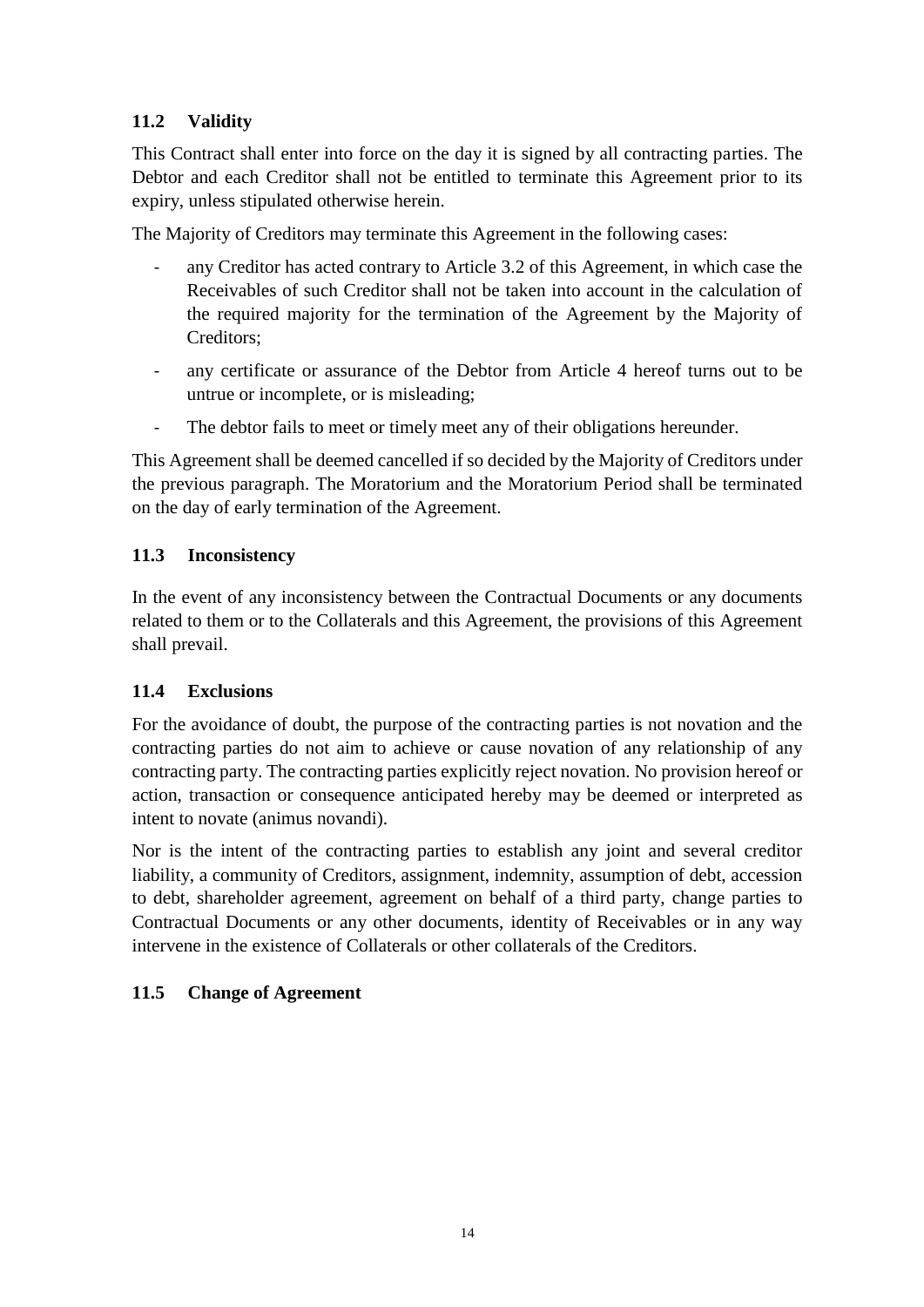# **ATTACHMENT 1**

List of Contractual Documents

| Creditor |                  |  |  |  | Ref. no. of the Loan |
|----------|------------------|--|--|--|----------------------|
|          | <b>Agreement</b> |  |  |  |                      |
|          |                  |  |  |  |                      |
|          |                  |  |  |  |                      |
|          |                  |  |  |  |                      |
|          |                  |  |  |  |                      |
|          |                  |  |  |  |                      |
|          |                  |  |  |  |                      |
|          |                  |  |  |  |                      |
|          |                  |  |  |  |                      |
|          |                  |  |  |  |                      |
|          |                  |  |  |  |                      |
|          |                  |  |  |  |                      |
|          |                  |  |  |  |                      |
|          |                  |  |  |  |                      |
|          |                  |  |  |  |                      |
|          |                  |  |  |  |                      |
|          |                  |  |  |  |                      |
|          |                  |  |  |  |                      |
|          |                  |  |  |  |                      |
|          |                  |  |  |  |                      |
|          |                  |  |  |  |                      |
|          |                  |  |  |  |                      |
|          |                  |  |  |  |                      |
|          |                  |  |  |  |                      |
|          |                  |  |  |  |                      |
|          |                  |  |  |  |                      |
|          |                  |  |  |  |                      |
|          |                  |  |  |  |                      |
|          |                  |  |  |  |                      |
|          |                  |  |  |  |                      |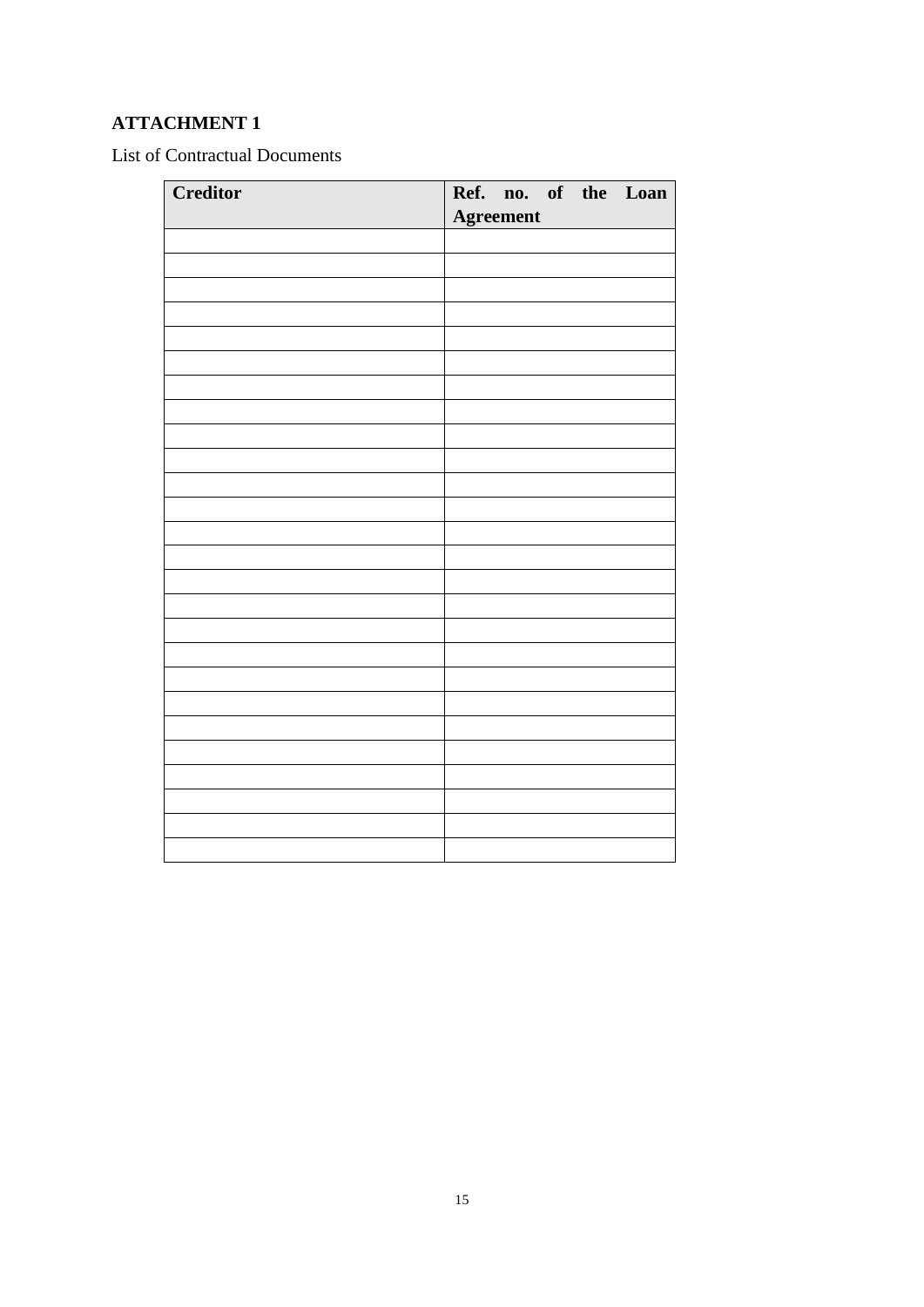## **TEMPLATE: RESTRUCTURING PROCESS TIMETABLE**

**NOTE: The table below is indicative only. One of the advantages of out-of-court workouts is that no statutory timetable needs to be adhered to. There are no procedural formalities to follow. The key is for the borrower to identify the most important interested parties ("Key Stakeholders"). Key Stakeholders will almost always include bank lenders, the largest non-financial creditors, and essential suppliers.** 

**The borrower should approach the negotiation of a restructuring agreement with the same flexibility and commitment that is needed in contractual negotiations between parties who are participating voluntarily in negotiations. The objective is to agree a contract with Key Stakeholders which will permit the Debtor's business to continue on a viable basis.** 

| $\#$ | Phase                                                                                                                                                                                                                                                                                                                                       | Deadline |
|------|---------------------------------------------------------------------------------------------------------------------------------------------------------------------------------------------------------------------------------------------------------------------------------------------------------------------------------------------|----------|
| 0.   | The Debtor recognises that there are financial and/or<br>operational problems which are serious, and which will, if<br>not resolved, result in the failure of the Debtor's business.                                                                                                                                                        |          |
|      | The Debtor concludes that the business of the Debtor does<br>have a future, if restructured, and that there is no present<br>need for an insolvency procedure to be commenced.                                                                                                                                                              |          |
|      | It may be that the Debtor should obtain legal or other advice<br>at this stage. If so, the letters of engagement should be signed<br>and monies earmarked to pay for these services.                                                                                                                                                        |          |
|      | The Debtor prepares for the negotiations to follow (see<br>attached "Preparing for a Restructuring Checklist for SME<br>Debtor" for useful guidance on how to prepare for the<br>negotiations).                                                                                                                                             |          |
|      | It is essential that reliable information for those who are to<br>be asked to agree to the restructuring be available at the<br>outset of negotiations in sufficient detail to enable those<br>parties to make informed decisions. This information needs<br>to be available at the very first meeting with any of the Key<br>Stakeholders. |          |
|      | The Debtor should contact Key Stakeholders and arrange to<br>meet. It is for decision in each case whether these meetings<br>should be with groups of creditors or individual creditors.                                                                                                                                                    |          |
|      | The Debtor must at all times commit the necessary human                                                                                                                                                                                                                                                                                     |          |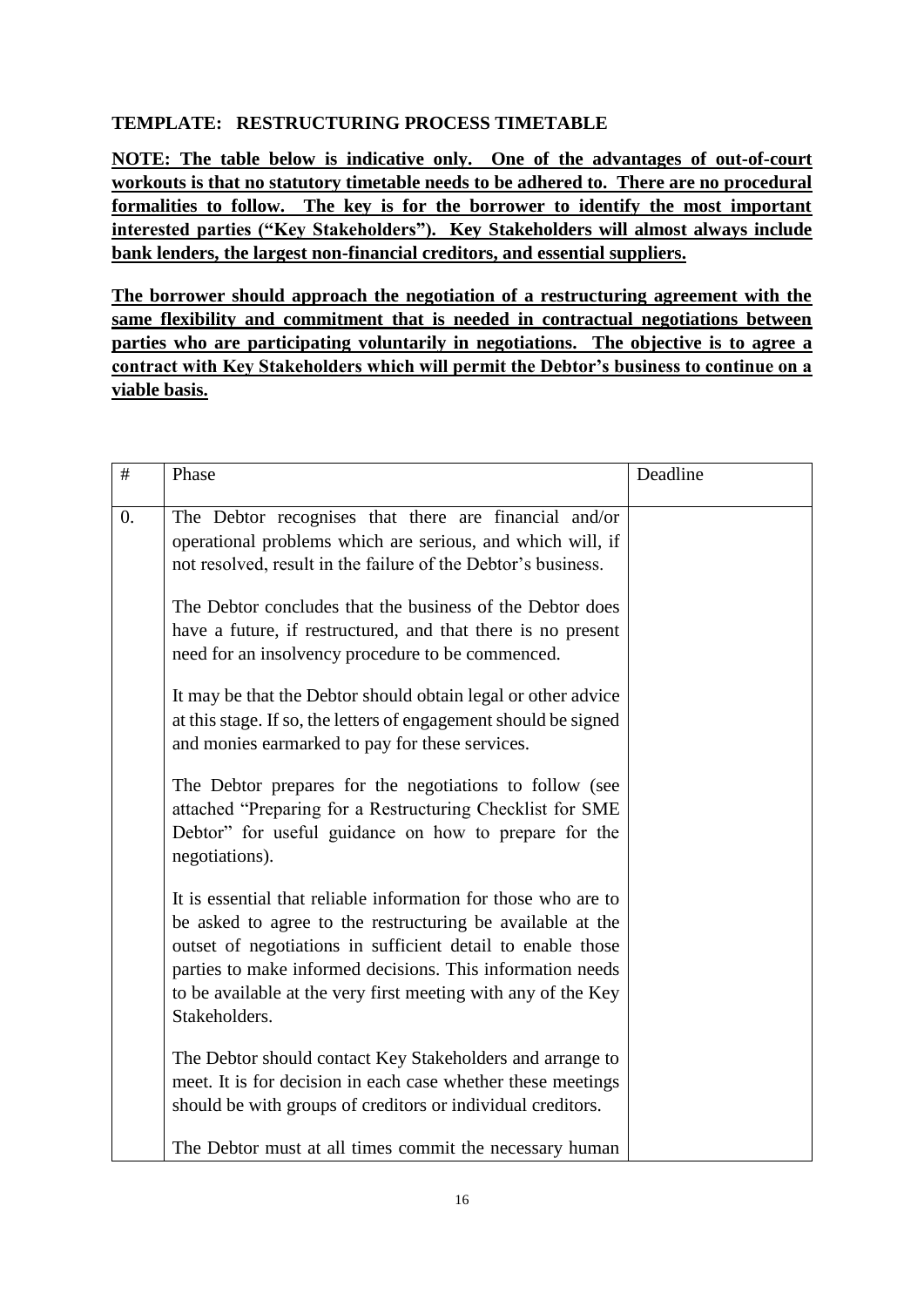|    | resources to the process.                                                                                                                                                                                                                                                                                                                                                                                                                                                                                                                                                                                                                                                                                                                                                                                                                                                                                                                                                                                                                                     |                                                                                                          |
|----|---------------------------------------------------------------------------------------------------------------------------------------------------------------------------------------------------------------------------------------------------------------------------------------------------------------------------------------------------------------------------------------------------------------------------------------------------------------------------------------------------------------------------------------------------------------------------------------------------------------------------------------------------------------------------------------------------------------------------------------------------------------------------------------------------------------------------------------------------------------------------------------------------------------------------------------------------------------------------------------------------------------------------------------------------------------|----------------------------------------------------------------------------------------------------------|
| 1. | The Debtor has one or more initial meetings with Key<br>Stakeholders. It is good practice for a note to be prepared of<br>each meeting, so that the focus can remain of achieving a set<br>of restructuring proposals which will be acceptable to all<br>Key Stakeholders.                                                                                                                                                                                                                                                                                                                                                                                                                                                                                                                                                                                                                                                                                                                                                                                    | appropriate<br>At<br>the<br>moment<br>(to<br>be<br>the<br>convened<br>by<br>debtor or a creditor)<br>(T) |
|    | The Creditors may decide to form a Creditors' Committee to<br>represent their interests collectively, and to minimise the<br>time which each individual creditor needs to spend in taking<br>the restructuring discussions forward. If a financial creditor<br>is a Key Stakeholder then their continuing participation in<br>the negotiations will be important. However, in the SME<br>context the formation of a Creditor' Committee will usually<br>not be necessary.                                                                                                                                                                                                                                                                                                                                                                                                                                                                                                                                                                                     |                                                                                                          |
| 2. | The Debtor's representative authorised to adopt decisions,<br>must participate in all meetings and answer all questions.                                                                                                                                                                                                                                                                                                                                                                                                                                                                                                                                                                                                                                                                                                                                                                                                                                                                                                                                      | Continuously                                                                                             |
| 3. | If a Standstill Agreement is needed by the Debtor, a draft of<br>the Standstill Agreement should be prepared and put to the<br>Key Stakeholders for discussion and agreement. This should<br>be done as a matter of urgency, in order to minimise the risk<br>that any Key Stakeholder might take independent actions to<br>collect what it is owed rather than to participate in the<br>restructuring process.                                                                                                                                                                                                                                                                                                                                                                                                                                                                                                                                                                                                                                               | $T + 10$                                                                                                 |
|    | The Debtor should agree with Key Stakeholders the $T + 15$<br>liabilities which are owed to them. The Debtor must be ready<br>to share with Key Stakeholders all relevant information<br>concerning: a) assets, sources of assets and liabilities owed<br>by the Debtor to third parties; b) the property pledged by the<br>Debtor to its Creditors as collateral and the date of collateral;<br>c) the property of other persons in the Debtor's possession;<br>shares held by the Debtor in the capital of other<br>$\rm d$<br>companies or legal entities; e) names, registered offices and<br>addresses of all Creditors; f) names, registered offices and<br>addresses of the Debtor's Debtors; g) property; h) all written<br>approvals of the Creditors, issued to other Creditors, to<br>disclose all information on the Debtor's assets and liabilities;<br>audited financial statement and up to date financial<br>$\mathbf{i}$<br>information including management accounts and other<br>companies which have performed in the last five years any |                                                                                                          |